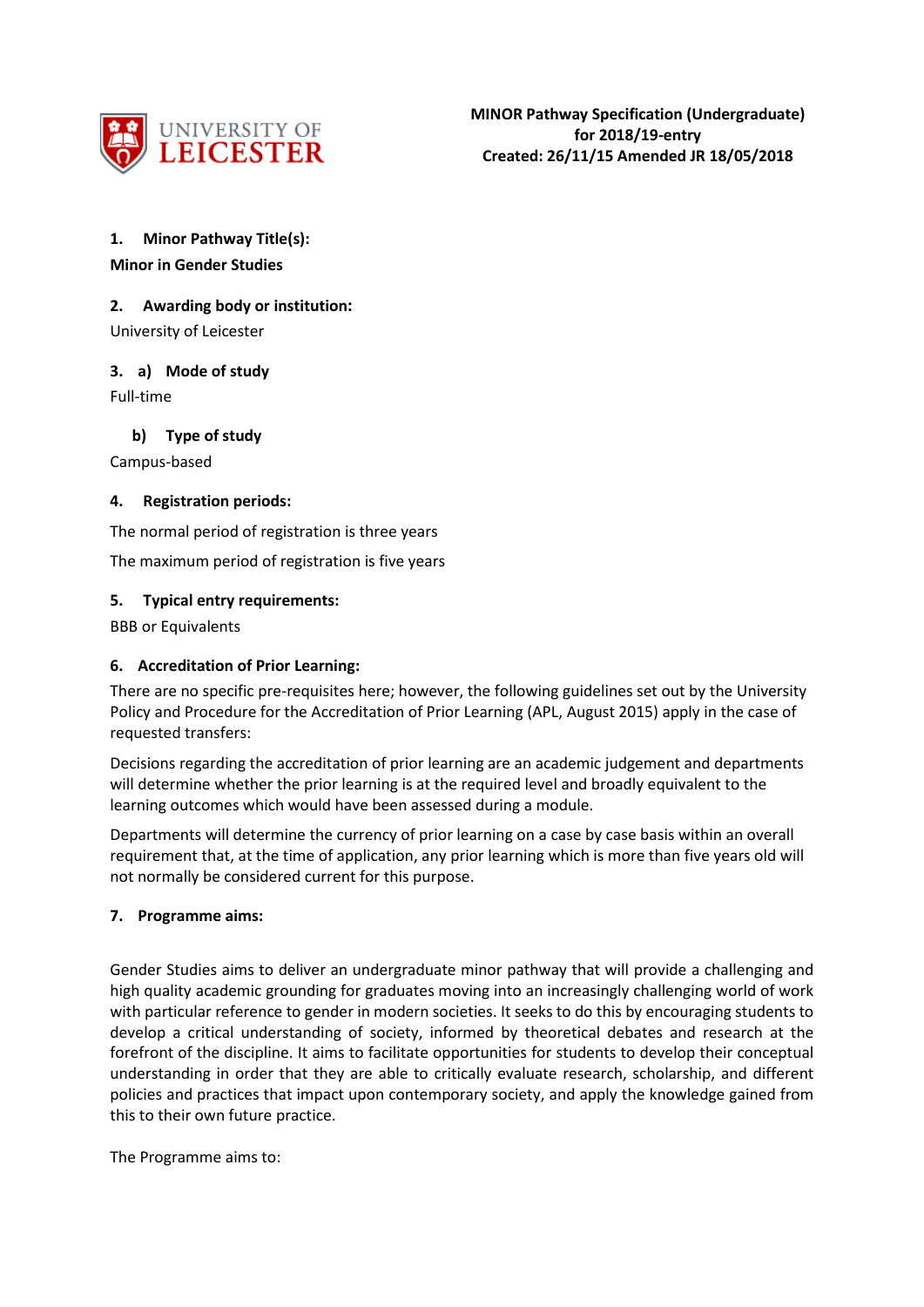- Develop an understanding of the key concepts and theoretical approaches that have developed and are developing in relation to Gender and Society, but also in areas such as the relationship between individuals and groups, social action and social structure, biography and history, social institutions and culture, the underpinnings of social order, social inequality and conflict, diverse cultural practices, and the causes and consequences of social change.
- An understanding of the distinctively social standpoint of sociology and the explanatory value of social analysis. This necessarily includes familiarity with the analysis of a variety of forms of human interaction, from micro to macro, their interconnections and their dynamics.
- An understanding of the nature and appropriate use of research strategies and methods in relation to social issues.
- Provide a rigorous, coherent and attractive sociology curriculum that draws on the Department's research expertise and teaching strengths;
- Provide a stimulating and challenging learning experience for all students;
- Provide students with the skills required for independent learning and develop their capacity to work both with others and autonomously;
- Provide students with a range of both subject specific and transferable skills relevant to lifelong learning and employment in a range of occupations;
- Prepare students for progression to Masters' courses and PhD programme

## **8. Reference points used to inform the programme specification:**

## <http://www.qaa.ac.uk/en/Publications/Documents/Subject-benchmark-statement-Sociology.pdf>

- QAA Benchmark statements for Sociology
- University of Leicester Discovery Led and Discovery Enabling Learning Strategy 2016-17
- University of Leicester Periodic Development Review Report
- External Examiners' Reports
- First Destination Survey

## **9. Programme Outcomes:**

| <b>Intended Learning</b>                                                                                                                                                                                                                         | <b>Teaching and Learning</b>                                                                                                                               | <b>How Demonstrated?</b>                                                                                     |  |  |
|--------------------------------------------------------------------------------------------------------------------------------------------------------------------------------------------------------------------------------------------------|------------------------------------------------------------------------------------------------------------------------------------------------------------|--------------------------------------------------------------------------------------------------------------|--|--|
| <b>Outcomes</b>                                                                                                                                                                                                                                  | <b>Methods</b>                                                                                                                                             |                                                                                                              |  |  |
| (a) Discipline specific knowledge and competencies                                                                                                                                                                                               |                                                                                                                                                            |                                                                                                              |  |  |
| (i) Mastery of an appropriate body of knowledge                                                                                                                                                                                                  |                                                                                                                                                            |                                                                                                              |  |  |
| The mastery of an<br>appropriate body of<br>sociological knowledge                                                                                                                                                                               | Lectures, seminars,<br>dissertations, resource-based<br>learning, problem-solving<br>exercises, consultations with<br>staff, and private study             | Essays, examinations,<br>portfolios, case studies,<br>seminar presentations,<br>contribution to discussions. |  |  |
| (ii) Understanding and application of key concepts and techniques                                                                                                                                                                                |                                                                                                                                                            |                                                                                                              |  |  |
| Comprehension of key<br>concepts and methods<br>used in sociological<br>analysis and the nature of<br>social evidence in the<br>study of social problems<br>(with a particular focus on<br>issues of diversity, power<br>and gender inequality). | Lectures, seminars,<br>dissertations, computer<br>practical classes, team<br>problem-solving exercises,<br>consultations with staff, and<br>private study. | Essays, examinations, case<br>studies, portfolios,<br>contributions to discussion,<br>assessed coursework.   |  |  |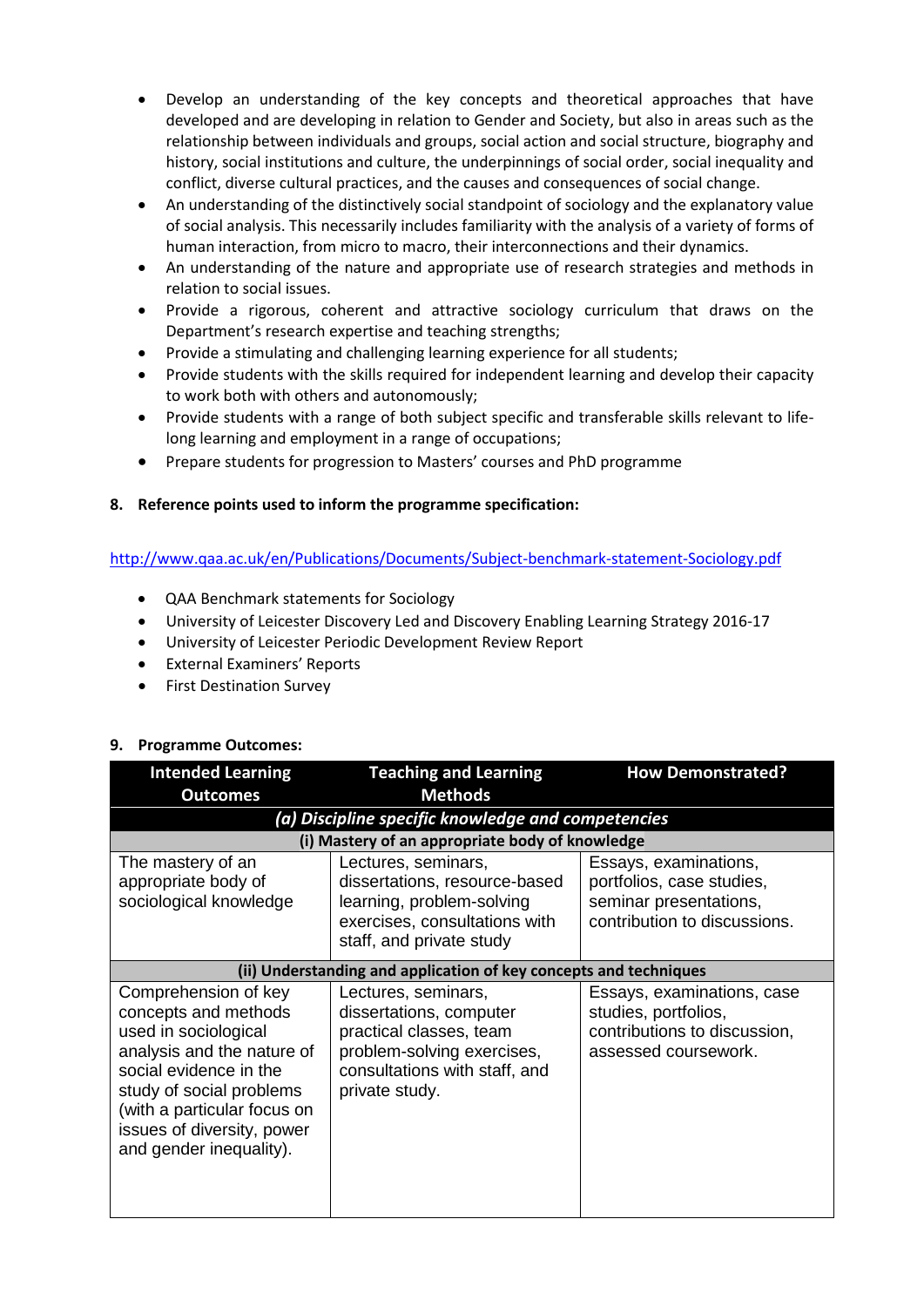| <b>Intended Learning</b>                                                                                                                                                                             | <b>Teaching and Learning</b>                                                                                              | <b>How Demonstrated?</b>                                                                                      |  |  |
|------------------------------------------------------------------------------------------------------------------------------------------------------------------------------------------------------|---------------------------------------------------------------------------------------------------------------------------|---------------------------------------------------------------------------------------------------------------|--|--|
| <b>Outcomes</b>                                                                                                                                                                                      | <b>Methods</b>                                                                                                            |                                                                                                               |  |  |
|                                                                                                                                                                                                      | (iii) Critical analysis of key issues                                                                                     |                                                                                                               |  |  |
| Ability to analyze key<br>theoretical issues relating<br>to the study of gender in<br>sociology                                                                                                      | Lectures, seminars,<br>dissertations, directed reading,<br>team problem-solving<br>exercises, consultations with<br>staff | Essays, examinations,<br>portfolios, case studies,<br>seminar presentations,<br>contributions to discussion.  |  |  |
|                                                                                                                                                                                                      | (iv) Clear and concise presentation of material                                                                           |                                                                                                               |  |  |
| Ability to present<br>sociological knowledge<br>and arguments in a clear<br>and concise way in a<br>variety of written and oral<br>formats                                                           | Feedback on oral and written<br>contributions to seminars,<br>problem-solving exercises,<br>consultations with staff      | Essays, examinations, seminar<br>presentations, contributions to<br>discussion, portfolios, case<br>studies.  |  |  |
|                                                                                                                                                                                                      | (v) Critical appraisal of evidence with appropriate insight                                                               |                                                                                                               |  |  |
| Ability to assess the<br>appropriateness of the<br>evidence and the methods<br>used in sociological<br>studies, their value and<br>their limitations                                                 | Seminars, directed reading,<br>dissertations, team problem-<br>solving exercises,                                         | Essays, examinations, seminar<br>presentations, case studies,<br>portfolios, contributions to<br>discussions. |  |  |
| Ability to read, analyze<br>and reflect critically and<br>contextually upon<br>sociological texts                                                                                                    |                                                                                                                           |                                                                                                               |  |  |
|                                                                                                                                                                                                      | (vi) Other discipline specific competencies                                                                               |                                                                                                               |  |  |
| N/A                                                                                                                                                                                                  | N/A                                                                                                                       | N/A                                                                                                           |  |  |
|                                                                                                                                                                                                      | (b) Transferable skills                                                                                                   |                                                                                                               |  |  |
|                                                                                                                                                                                                      | (i) Oral communication                                                                                                    |                                                                                                               |  |  |
| Effective participation as<br>sociologists in group<br>discussions                                                                                                                                   | Seminars.                                                                                                                 | contributions to discussions                                                                                  |  |  |
| (ii) Written communication                                                                                                                                                                           |                                                                                                                           |                                                                                                               |  |  |
| Ability to develop and<br>sustain sociological<br>arguments in a variety of<br>written forms<br>Ability to demonstrate<br>clarity, fluency and<br>coherence in written<br>expression of sociological | Seminars, dissertations                                                                                                   | Essays, examinations,<br>portfolios, case studies.                                                            |  |  |
| ideas                                                                                                                                                                                                |                                                                                                                           |                                                                                                               |  |  |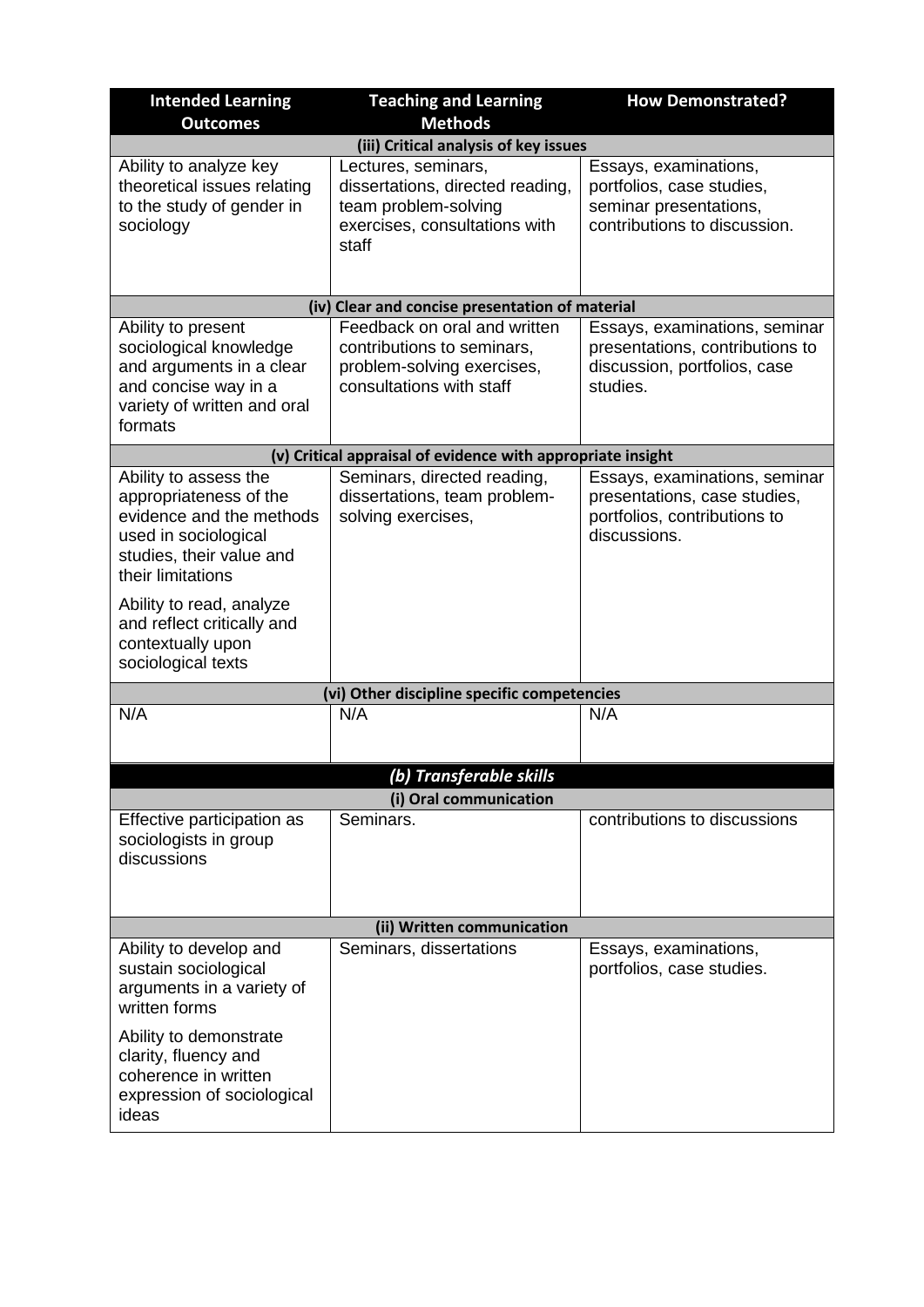| <b>Intended Learning</b>                                                                                                                            | <b>Teaching and Learning</b>                                                                            | <b>How Demonstrated?</b>                                                                                      |  |  |
|-----------------------------------------------------------------------------------------------------------------------------------------------------|---------------------------------------------------------------------------------------------------------|---------------------------------------------------------------------------------------------------------------|--|--|
| <b>Outcomes</b>                                                                                                                                     | <b>Methods</b>                                                                                          |                                                                                                               |  |  |
|                                                                                                                                                     | (iii) Information technology                                                                            |                                                                                                               |  |  |
| Capacity to: use IT to<br>support effectively their<br>sociological studies; use<br>IT in word processing and<br>presentation                       | Lectures, seminars                                                                                      | Essays and assessed<br>coursework                                                                             |  |  |
|                                                                                                                                                     | (iv) Numeracy                                                                                           |                                                                                                               |  |  |
| N/A                                                                                                                                                 | N/A                                                                                                     | N/A                                                                                                           |  |  |
|                                                                                                                                                     | (v) Team working                                                                                        |                                                                                                               |  |  |
| Ability to work<br>collaboratively in groups to<br>explore sociological<br>problems and to recognize<br>the value of working<br>closely with others | Seminars                                                                                                | group activities in seminars                                                                                  |  |  |
|                                                                                                                                                     | (vi) Problem solving                                                                                    |                                                                                                               |  |  |
| Ability to address and<br>analyze theoretical,<br>methodological, and<br>empirical problems posed<br>by sociological literature<br>and practice     | Seminars                                                                                                | Essays, examinations, case<br>studies, portfolio.                                                             |  |  |
| (vii) Information handling                                                                                                                          |                                                                                                         |                                                                                                               |  |  |
| Ability to identify,<br>comprehend, analyze and<br>handle sociological<br>information                                                               | Lectures, seminars, team<br>problem-solving exercises,<br>directed reading,                             | Essays, examinations, case<br>study, portfolio.                                                               |  |  |
| (viii) Skills for lifelong learning                                                                                                                 |                                                                                                         |                                                                                                               |  |  |
| Intellectual independence<br>in the setting of research<br>tasks and the analyzing of<br>sociological questions<br>Capacity for time                | Fostering independent<br>learning and self-evaluation<br>through consultations and<br>feedback sessions | contributions to<br>seminars,<br>directed reading, meeting<br>deadlines, examinations,<br>assessed coursework |  |  |
| management and self-<br>organization                                                                                                                |                                                                                                         |                                                                                                               |  |  |

## **10. Excluded combinations and course transfers**

### **a) Excluded combinations**

Students will be unable to take Major in Sociology with a Minor in Gender Studies

### **b) Course transfers**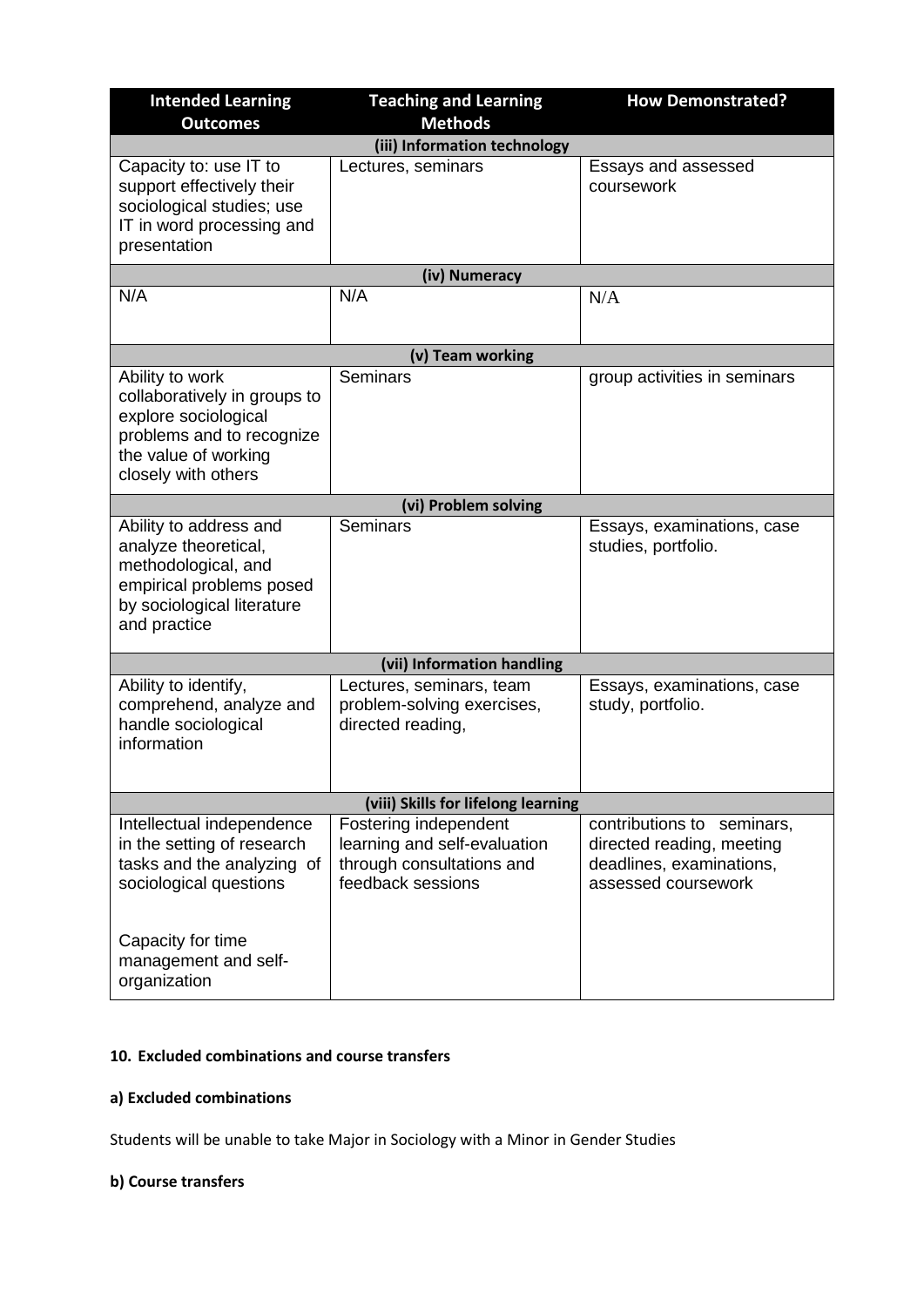There are no specific pre-requisites here; however, the following guidelines set out by the University Policy and Procedure for the Accreditation of Prior Learning (APL, August 2015) apply in the case of requested transfers:

Decisions regarding the accreditation of prior learning are an academic judgement and departments will determine whether the prior learning is at the required level and broadly equivalent to the learning outcomes which would have been assessed during a module. Departments will determine the currency of prior learning on a case by case basis within an overall requirement that, at the time of application, any prior learning which is more than five years old will not normally be considered current for this purpose.

Students who wished to choose a Sociology Minor pathway would not then choose the major programme offered within the Department of Sociology but instead would be directed to the BA Sociology where they could either choose the same modules thus creating an informal pathway, or have more option modules made available for them should they wish.

### **11. Criteria for award and classification**

As defined in [Senate Regulation 5:](http://www.le.ac.uk/senate-regulation5) Regulations governing undergraduate programmes of study.

### **12. Progression points:**

Senate Regulation 5: Regulations governing undergraduate programmes of study: [http://www2.le.ac.uk/offices/sas2/regulations/documents/2012-13/senatereg5](http://www2.le.ac.uk/offices/sas2/regulations/documents/2012-13/senatereg5-undergraduates.pdf) [undergraduates.pdf](http://www2.le.ac.uk/offices/sas2/regulations/documents/2012-13/senatereg5-undergraduates.pdf)

In cases where a student has failed to meet a requirement to progress he or she will be required to withdraw from the course

### **13. Key/extra features:**

None

### **14. Indications of programme quality**

University Academic Review reports External Examiners' reports Degree Results and Career Destination statistics

### **15. Summary of programme/pathway delivery and assessment:**

The delivery and assessment models are generally outlined in our attached skills Matrix or on the individual module specification documents.

### **16. External Examiners**

To be included following receipt of first report.